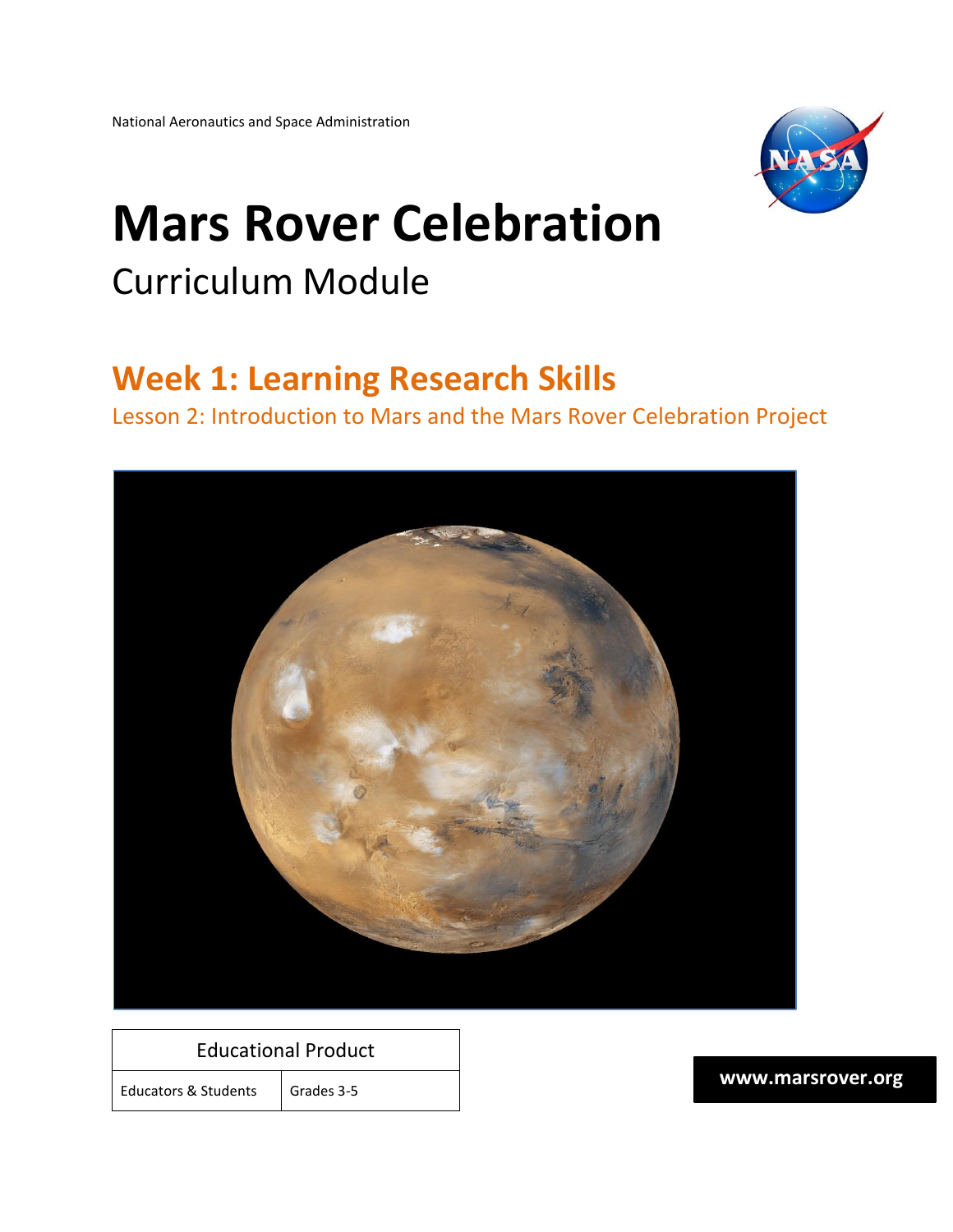## Week 1: Learning Research Skills

| <b>LESSON 2:</b>    | INTRODUCTION TO MARS AND THE MARS ROVER CELEBRATION PROJECT |
|---------------------|-------------------------------------------------------------|
| <b>GRADE LEVEL:</b> | $3 - 5$                                                     |
| <b>LENGTH:</b>      | 2 DAYS                                                      |
| <b>VOCABULARY:</b>  | astrology                                                   |
|                     | astronomy                                                   |
|                     | surface                                                     |

#### **MATERIALS:**

- Computer with Internet access
- Wet wipes (optional for hand clean-up)
- Plastic knife (optional for the teacher)

Per Student:

- Highlighter
- Paper plate
- Ruler
- Different kinds of "fun-sized" candy bars\*
- Science Notebooks

**\*Note:** Teachers from states with strong nutrition policies (e.g. Texas): When conducting this experiment, ensure that your food choice complies with your state's Public School Nutrition Policy. The Texas Public School Nutrition [Policy](http://www.squaremeals.org/Portals/8/files/ARM/Section%2020-TPSNP.pdf) permits this activity under Section VI.B.5 of this policy, provided you use approved a la carte snack items.

Regardless of state nutrition policies, all teachers will want to be aware of any food allergies that exist in their classrooms (e.g. allergy to peanuts) and avoid foods that contain those substances.

#### **ESSENTIAL QUESTION:**

How will what you learned today about the planet Mars and about making observations help you design a successful mission for your Mars Rover?

#### **LESSON OBJECTIVE(S):**

Students will be able to:

- Determine the difference between astronomy and astrology
- Record detailed observations of a simulated surface and simulated interior of Mars
- Compare and contrast an unknown sample with the surface and interior of Mars
- Learn preliminary facts about Mars, its surface, and its place in the solar system

#### **ENGAGEMENT**

1. At the beginning of this lesson, and using the attached documents, present the Essential Question and Key Vocabulary for students to consider during the lesson.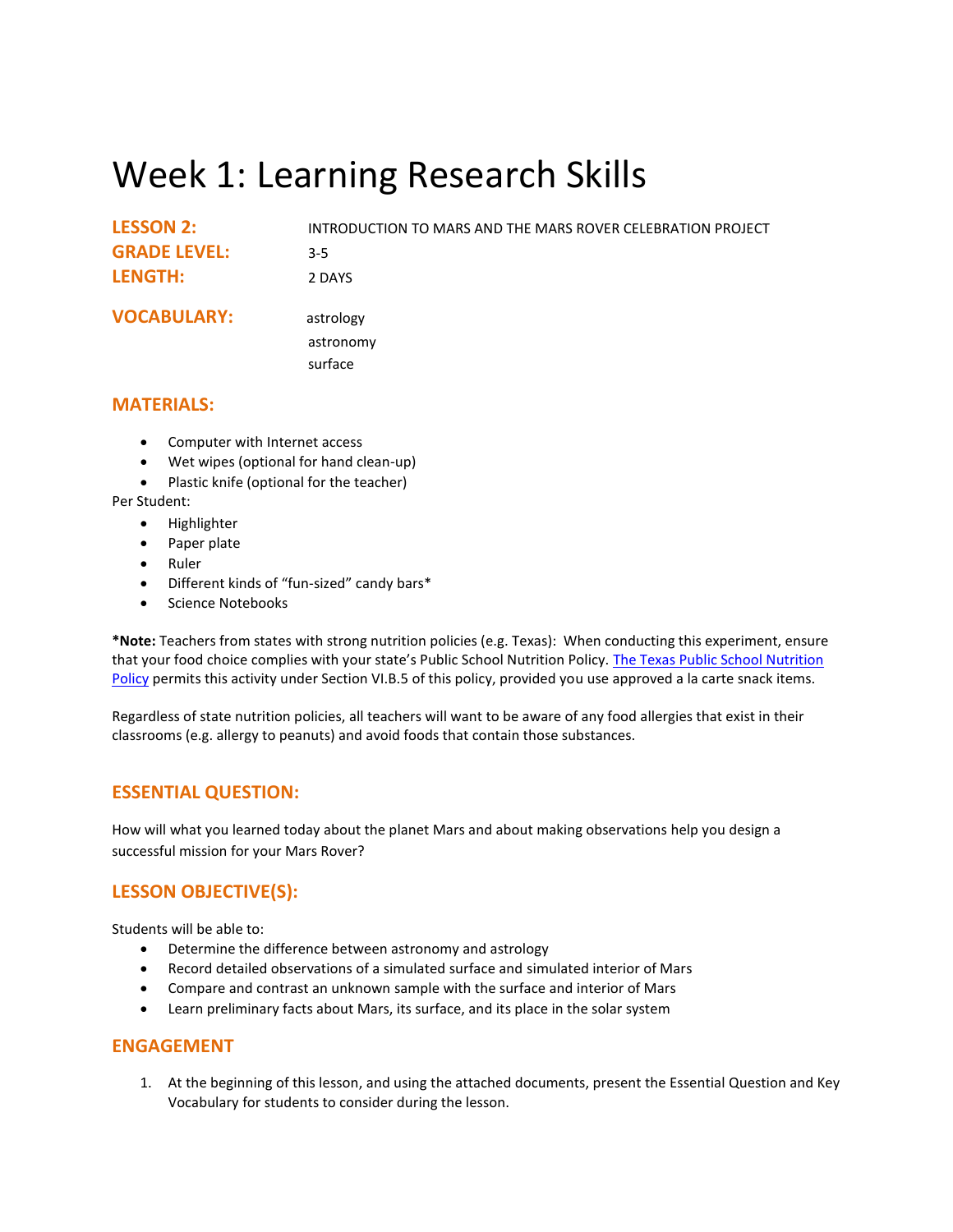- 2. Now that students are familiar with two of the terms (astronomy and astrology), write them on the board. Ask students to share what they know about each one. As students share, discuss the differences and list them on the board.
- 3. Direct students to their Science Notebooks and have them complete the KWL chart. Explain to students that they will complete only the first two columns (What I Know about Mars; What I Wonder about Mars). When finished, view th[e Mars](http://www.brainpop.com/science/space/mars/) video: (Runtime 02:46)
- 4. Upon the completion of the video, students should complete the last column of their KWL charts (What I Learned about Mars) and share their results.

#### **EXPLORATION**

- 1. Introduce the "Internal Dialogue" mini-lesson to model good reading practices and encourage students to engage in the reading selection.
- 2. Then, in partners, students will read "What is Mars". While reading, students will highlight other key facts about Mars.
- 3. After comprehending the reading selection, students will be presented with an "unknown sample" which students will easily identify as a "fun-sized" candy bar\*, but should be encouraged to pretend that the sample is unknown so as to encourage students to engage more deeply in the activity.
- 4. Students should also be reminded that since this is an "unknown sample" they should follow the lab safety rules for their classroom.
- 5. Once students have their supplies ("unknown sample" and a paper plate), students will observe the surface of their samples. Students should make observations in their Science Notebooks about the color, texture, etc. Encourage students to use their rulers to take measurements of different features that appear on their samples.
- 6. When students are ready, cut or break their samples in half so that students can continue to record observations in their Science Notebooks. Encourage students to use rulers and additional tools such as scales, calipers, thermometers, etc.

#### **EXPLANATION**

- 1. Once students have had an opportunity to examine their samples and record observations in their Science Notebooks, bring students together to have a discussion of their findings and conclusions.
- 2. Put students into teams of 4-5 to discuss if the samples they analyzed could have come from Mars. Have students informally answer:
	- How is your sample similar or different than the samples of your classmates?
	- Do you think this sample could have come from Mars? What characteristics does it contain that might make you think that? Use what you have learned to support your theory.
	- What conclusion did you reach based on your data and findings?

**Note:** Teams should be chosen carefully by the teacher as students will remain in these teams for the duration of the project.

3. At the conclusion of the lesson, students should return to their Science Notebooks to answer the Essential Question.

#### **ELABORATION**

- 1. If time allows, students may work with their teams to compare/contrast their different samples.
- 2. If computers are available, students may further research Mars using one of the provided links below. Students should focus on identifying evidence from patterns in rock formations and to explain or support changes in a landscape over time.

#### **EVALUATION**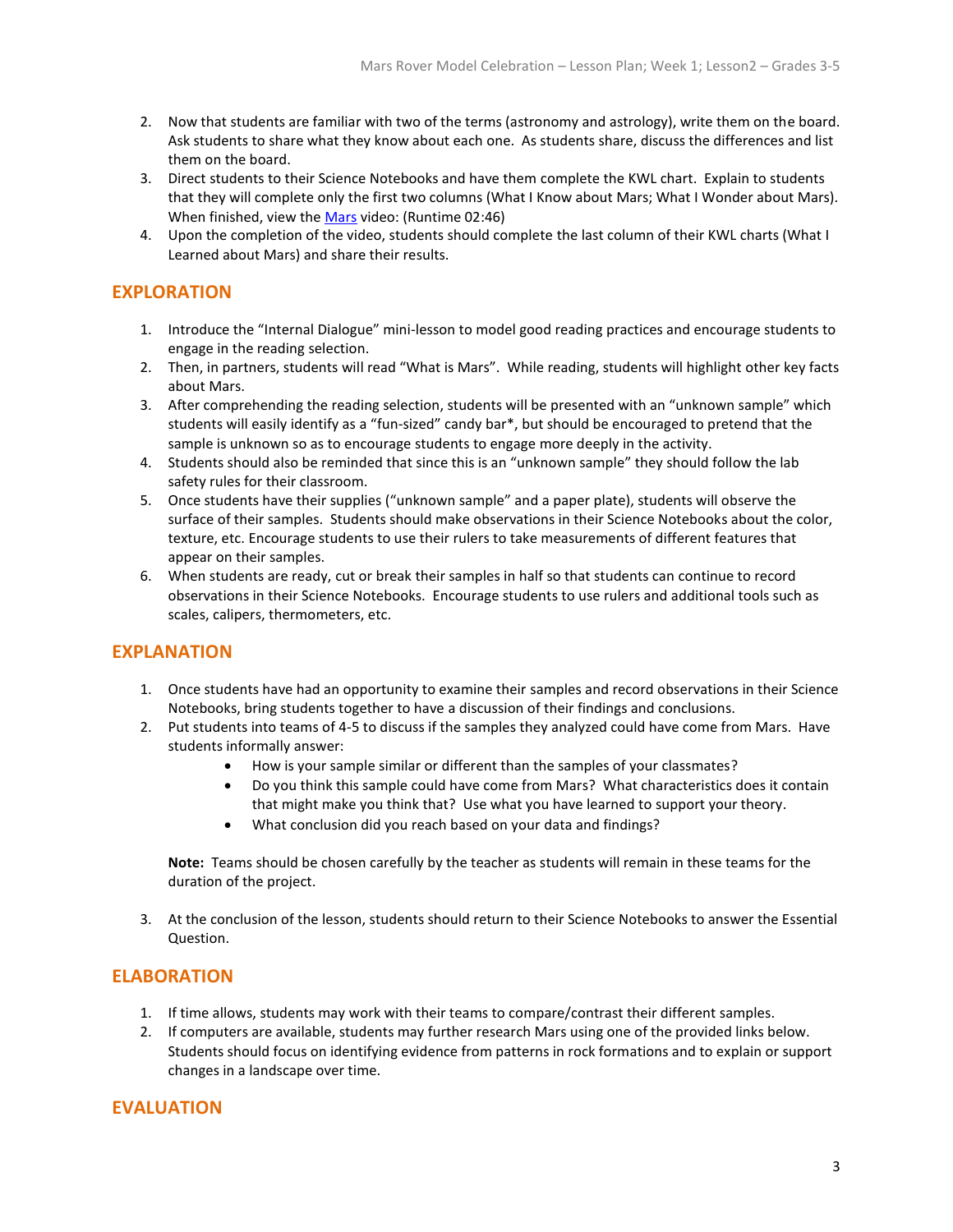- 1. During this two day lesson, the teacher is encouraged to use formative assessments to determine and deepen student understanding. Teachers may wish to review and/or grade students' science notebooks to establish student understanding.
- 2. Teachers are encouraged to create their own grade-level and ability-level assessments so as to best meet the needs of their students.

#### **Supplemental Resources**

For Students:

Mars for Kids <http://mars.jpl.nasa.gov/participate/funzone/>

Mars for Students <http://mars.jpl.nasa.gov/participate/students/>

Mars Exploration Program

[http://mars.jpl.nasa.gov](http://mars.jpl.nasa.gov/)

Mars Planet Profile <http://pds.nasa.gov/planets/special/mars.htm>

Read More about Mars

<http://solarsystem.nasa.gov/planets/profile.cfm?Object=Mars&Display=OverviewLong>

Mars in a Minute Video: Is Mars Really Red? <http://www.jpl.nasa.gov/education/videos/playVideo.cfm?videoID=25>

#### For Teachers:

MSIP Mars Activities <http://mars.jpl.nasa.gov/classroom/pdfs/MSIP-MarsActivities.pdf>

Earth Mars Poster (Front and Back)

[http://mars.jpl.nasa.gov/classroom/pdfs/EarthMars\\_poster\\_front.pdf](http://mars.jpl.nasa.gov/classroom/pdfs/EarthMars_poster_front.pdf) [http://mars.jpl.nasa.gov/classroom/pdfs/EarthMars\\_Poster.back.pdf](http://mars.jpl.nasa.gov/classroom/pdfs/EarthMars_Poster.back.pdf)

Imagine Mars Project <http://imaginemars.jpl.nasa.gov/>